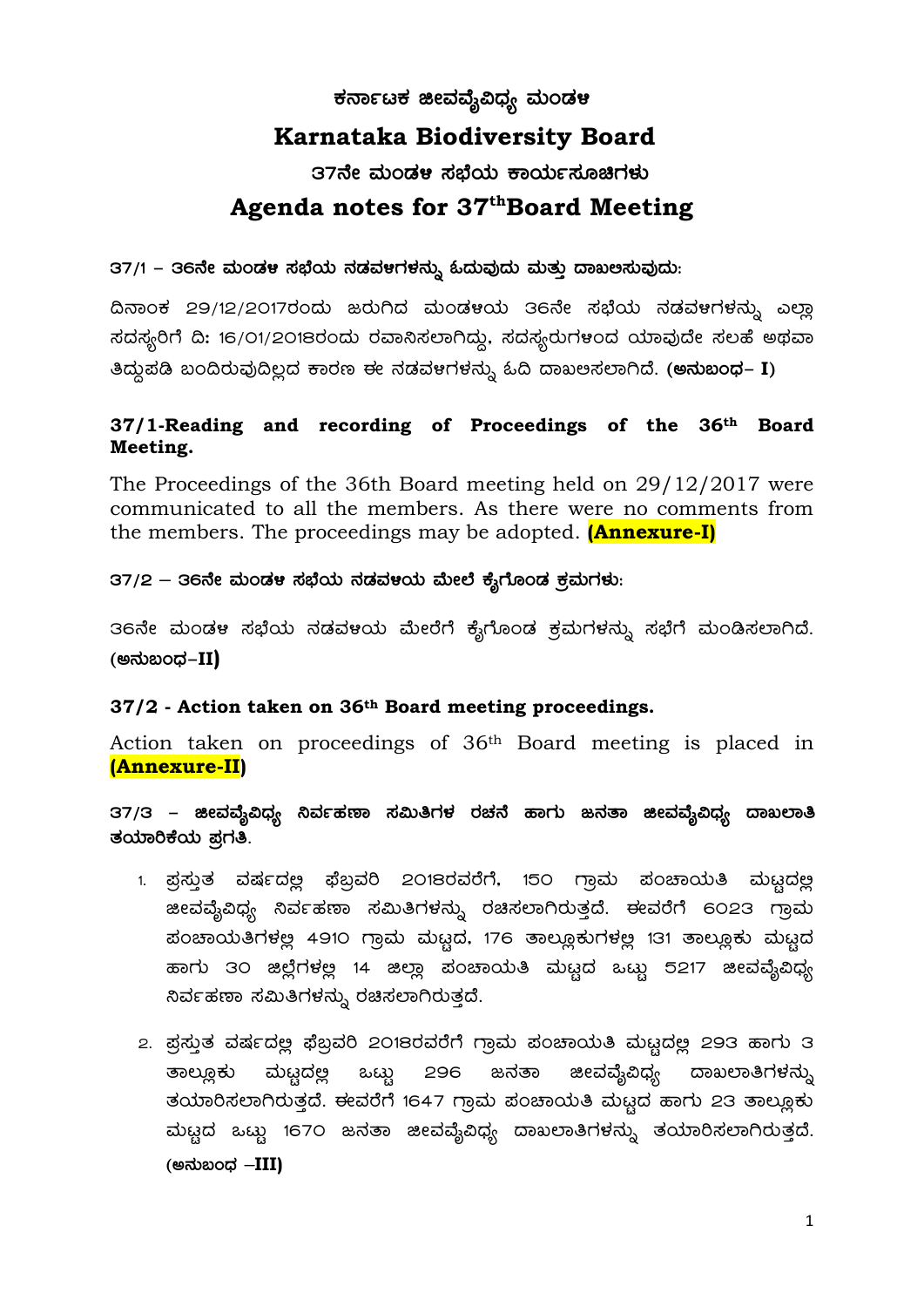3. **ಸಮಾಲೋಚಕರು (ಜ.ಜೀದಾ) ನೇಮಕಾತಿ**: ಮಂಡಳಯಲ್ಲ ಖಾಅಯಿದ್ದ ಸಮಾಲೋಚಕರು (ಪಿಙಆರ್) ಹುದ್ದೆಗೆ ವಾರ್ತಾಪತ್ರಿಕೆಗಳು ಹಾಗು ಮಂಡಳಯ ವೆಬ್ $\vec{x}$ ್ಷುದ್ ಸಲ್ಲ ಜಾಹಿರಾತನ್ನು  $\alpha$ ಿಸಿ ಸಾಂಕ 20/01/2018ರಂದು ಸಂದರ್ಶನ ನಡೆಸಲಾಯಿತು. ಸಂದರ್ಶನದಲ್ಲ ಡಾ. ಕೆ. ಸೌರವಿರವರು ಸದರಿ ಹುದ್ದೆಗೆ ಆಯ್ತೆಗೊಂಡು ದಿನಾಂಕ ೦5/೦2/2018ರಂದು ಮಂಡಯಲ್ಲ ಕರ್ತವ್ಯಕ್ಕೆ ಹಾಜರಾಗಿರುತ್ತಾರೆ. ಜೀವವೈವಿಧ್ಯ ನಿರ್ವಹಣಾ ಸಮಿತಿಗಳ ರಚನೆ ಹಾಗು ಜನತಾ ಜೀವವೈವಿಧ್ಯ ದಾಖಲಾತಿಗಳ ತಯಾರಿಕೆಯ ಬಗ್ಗೆ ಕೋ–ಆರ್ಡಿನೇಟ್ ಮಾಡಲು ಕರ್ತವ್ಯ ಮತ್ತು ಜವಾಬ್ದಾರಿಗಳನ್ನು ನೀಡಲಾಗಿದೆ.

ಈ ವಿಷಯವನ್ನು ಮಂಡಳಯ ಮಾಹಿತಿಗಾಗಿ ಮಂಡಿಸಲಾಗಿದೆ.

#### **37/3 - Status of Formation of Biodiversity Management Committees and Preparation of People's Biodiversity Registers.**

- 1. During the current year, 150 BMCs at Grama Panchayat level have been constituted. Till date 4910 BMCs out of 6023 GPs and 131 BMCs out of 176 TPs and 14 BMCs out of 30 ZPs, totalling to 5217 BMCs have been constituted in the State.
- 2. During the current year upto February 2018, 293 PBRs at Grama panchayat level and 3 at Taluka Panchayat totalling to 296 People's Biodiversity Registers have been prepared. Till date 1647 PBRs at GP level and 23 PBRs at TP level, totalling to 1670 PBRs have been prepared. **(Annexure-III)**
- 3. **Recruitment of Consultant PBR**: As approved by the Chairman, KBB, one vacant post of Consultant (PBR) was advertised in the newspaper/s and on the website. The interview was conducted on 20th January 2018. Dr. K. Souravi has been selected for the post of Consultant (PBR) and she has reported for duty on 05/02/2018. She has been assigned the duties and responsibilities of coordinating the activities related to preparation of PBRs and constitution of BMCs.

The subject is placed before the Board for information.

# 37/4 – ರಾಜ್ಯದಲ್ಲ ಜೀವವೈವಿಧ್ಯತೆಯ ಉದ್ಯಾನವನಗಳ ಸ್ಥಾಪನೆ:

ನಗರ ಪ್ರದೇಶಗಳಲ್ಲ ಜೀವವೈವಿಧ್ಯ ಉದ್ಯಾನವನಗಳನ್ನು ಸ್ಥಾಪಿಸುವ ಬಗ್ಗೆ ಕೇಂದ್ರ ಪರಿಸರ, ಅರಣ್<mark>ಯ</mark> ªÀÄvÀÄÛ ºÀªÁªÀiÁ£À §zÀ¯ÁªÀuÉ ¸ÀaªÁ®AiÀÄÄ ¥ÀjPÀ®à£É n¥Ààt vÀAiÀiÁj¹zÀÄÝ, PÀ£ÁðlPÀ æeವವೈವಿಧ್ಯ ಮಂಡಳವತಿಯಂದ ರಾಜ್ಯದಲ್ಲ ಜೀವವೈವಿಧ್ಯ ಉದ್ಯಾನವನಗಳನ್ನು ಸ್ಥಾಪಿಸಿ, ನಗರ ಪ್ರದೇಶಗಳಲ್ಲನ ಸ್ಥಳೀಯ ಜೀವವೈವಿಧ್ಯತೆಯನ್ನು ಸಂರಕ್ಷಿಸಲು ಹಾಗೂ ಕಣ್ಮರೆಯಾಗುತ್ತಿರುವ ಸ್ಥಳೀಯ æeವವೈವಿಧ್ಯತೆಯನ್ನು ಉಳಸಲು ತಿಳಸಿರುತ್ತಾರೆ.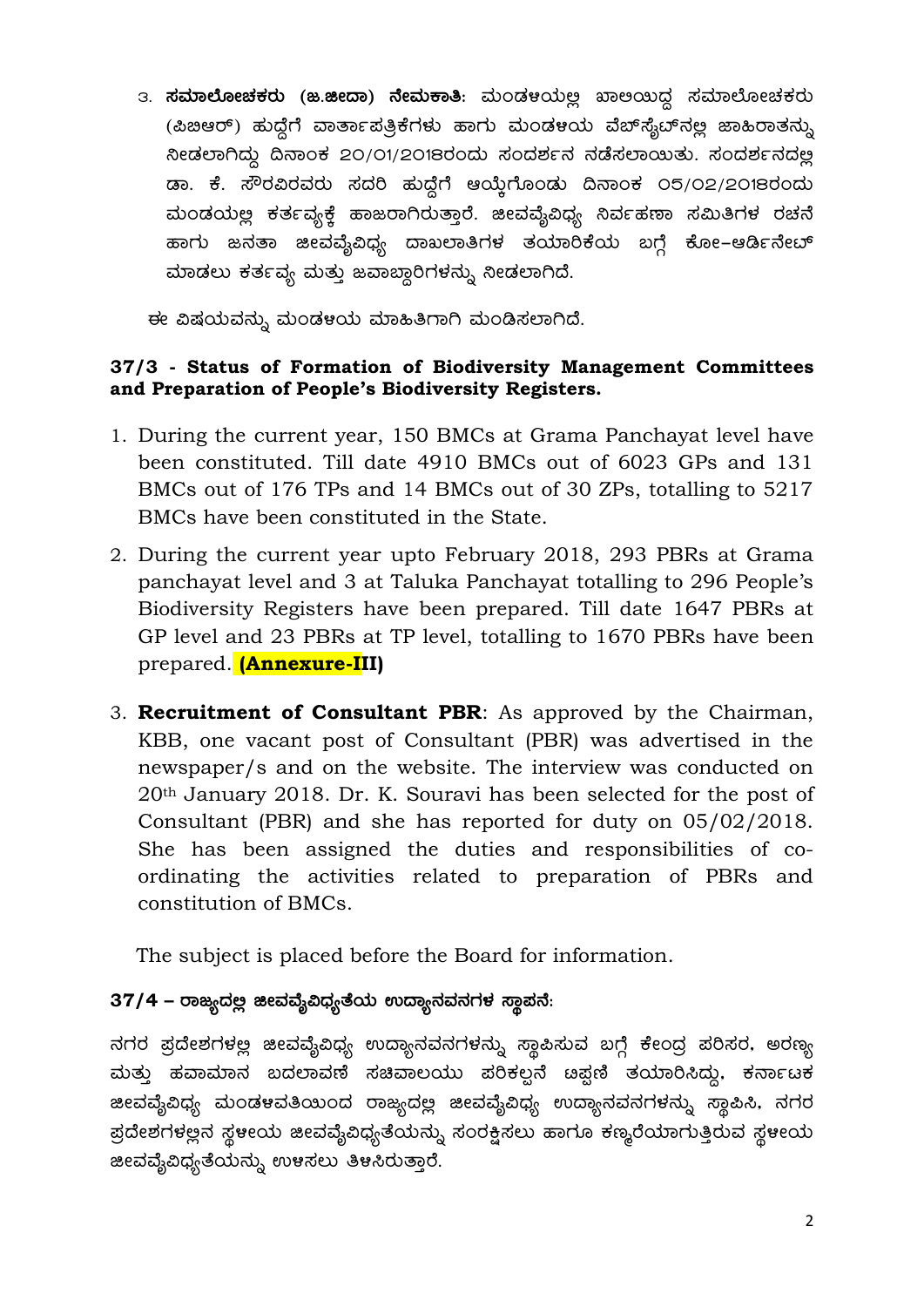ಸದರಿ ಪರಿಕಲ್ಪನೆ ೞಪ್ಪಣಿಯನ್ನು ಪರಿಗಣಿಸಿ ರಾಜ್ಯದಲ್ಲಿನ ಉಪಯುಕ್ತವಿರದ ಅಥವಾ ಅತ್ಯಲ್ಪ ಪ್ರಮಾಣದಲ್ಲ ಬಳಸಲ್ಪಡುತ್ತಿರುವ ಪ್ರದೇಶವನ್ನು ಗುರುತಿಸಿ, ಸಾರ್ವಜನಿಕರಿಗೆ ಶೈಕ್ಷಣಿಕ ಸಾಂಸ್ಥೃತಿಕ ಮತ್ತು ಮನರಂಜನಾ ಸೌಲಭ್ಯ ಹೊಂದಿರುವ ಜೀವವೈವಿಧ್ಯ ಉದ್ಯಾನವನಗಳನ್ನು ಸ್ಥಾಪಿಸಲು ಸಲಹೆಯನ್ನು ನೀಡಿರುತ್ತಾರೆ.

ಕರ್ನಾಟಕ ಜೀವವೈವಿಧ್ಯ ಮಂಡಳಯ ಅಧ್ಯಕ್ಷರು ಕರ್ನಾಟಕ ಅರಣ್ಯ ಇಲಾಖೆಯವರು ಪ್ರಸ್ತುತ ಅನುಷ್ಠಾನಗೊಳಸುತ್ತಿರುವ "ವೃಕ್ಷ ಉದ್ಯಾನವನ" ಯೋಜನೆಯನ್ನು ಪರಿಕಲ್ಪನೆ ೞಪ್ಪಣಿಯಲ್ಲನ ಅಂಶಗಳನ್ನು ಅನುಸರಿಸಿ "ಜೀವವೈವಿಧ್ಯ ಉದ್ಯಾನವನ" ಎಂದು ಮರುನಾಮಕರಣಗೊಳಸ ಬಹುದಾಗಿದೆ ಎಂದು ಅಭಿಪ್ರಾಯಪಟ್ಟರುತ್ತಾರೆ. ಅದರಂತೆ, ಪತ್ರ ಸಂ ೞಇಸಿ/ಸಿ೦2/ಬಯೋ– ಮುಖ್ಯ ಅರಣ್ಯ ಸಂರಕ್ಷಣಾಧಿಕಾರಿಗಳಗೆ (ಯೋಜನೆ) ಕಳುಹಿಸಲಾಗಿದೆ. ಇದೇ ರೀತಿಯಲ್ಲ ಕರ್ನಾಟಕ ಅರಣ್ಯ ಇಲಾಖೆಯ ಸಹಕಾರದೊಂದಿಗೆ ಹೆಚ್ಚಿನ ಉದ್ಯಾನವನಗಳನ್ನು ಸ್ಥಾಪಿಸಬಹುದಾಗಿರುತ್ತದೆ. (ಅನುಬಂಧ – IV)

ಈ ವಿಷಯವನ್ನು ಸಭೆಯ ಚರ್ಚೆ ಹಾಗೂ ತೀರ್ಮಾನಕ್ಕಾಗಿ ಮಂಡಿಸಲಾಗಿದೆ.

# 37/4. Establishment of Bio-parks in the State:

A concept note on establishment of Biodiversity parks (Bio-parks) in urban localities was prepared by the MoEF-CC, the same has been sent to the Karnataka Biodiversity Board to setup bio-parks in the State in order to rescue and restore native biodiversity in urban areas. It has been advised to consider the concept note and earmark any unused, degradable or marginal landscapes where Biodiversity Park can be developed with associated educational, cultural and recreational facilities for public.

After going through the concept note, the Chairman, Karnataka Biodiversity Board, is of the opinion that the establishment of Tree Parks Scheme which is currently adopted by the Karnataka Forest Department could be renamed as establishment of Biodiversity Parks by following the concept note circulated by the MOEF-CC request was sent to Additional Principal Chief Conservator of Forests (Project) vide letter No. TEC/C02/Bio-park/108/263 dated  $27/06/2017$ . In this way many bio-parks can be setup with the support of Karnataka Forest Department. (Annexure-IV).

The matter is placed before the Board for deliberation and decision.

# 37/5. ಡಿಫಾಲ್ಟ್ ಕಂಪನಿಗಳ ವಿರುದ್ಧ ಕಾನೂನು ಕ್ರಮ ಮತ್ತು ದೂರುಗಳನ್ನು ಸಲ್ಲಸುವಿಕೆ:

ಮಂಡಳಯ 35ನೇ ಸಭೆಯಲ್ಲ ಚರ್ಚಿಸಿ ನಿರ್ಧರಿಸಿದಂತೆ, ಇದುವರೆಗೂ ಅಂತಿಮ ನೋಟಸ್ಗಳನ್ನು ಹಾಗೂ ವಿಚಾರಣಿಗೆ ಸಾಕಷ್ಟು ಅವಕಾಶಗಳನ್ನು ನೀಡಲಾಗಿದ್ದರೂ ಸಹ ನಮೂನೆ–I ರ ಅರ್ಜಿಯನ್ನು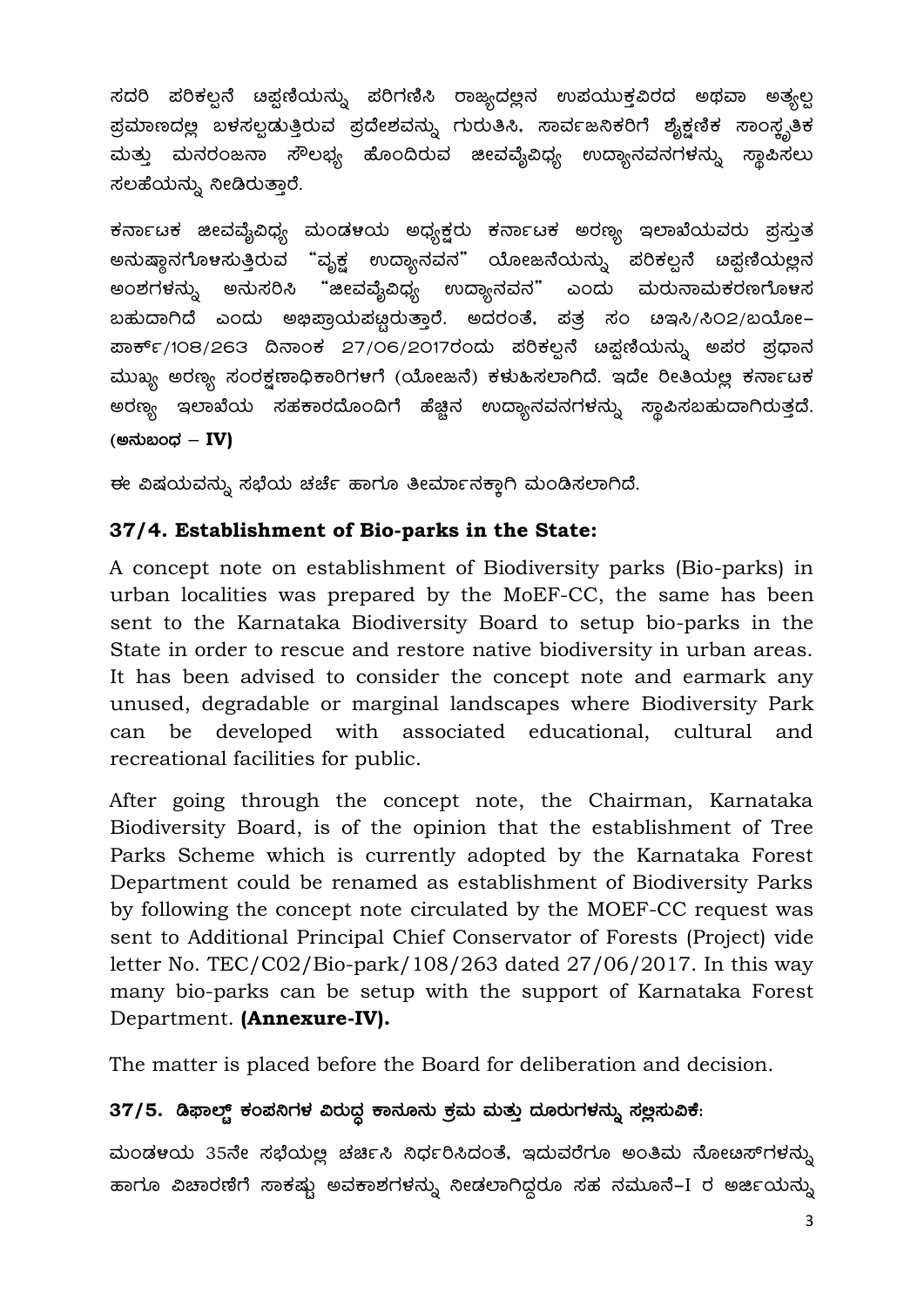ಸಲ್ಲಿಸಿರದ 5 ಡಿಫಾಲ್ಟ್ ಕಂಪನಿಗಳಾದ, M/s. ಆರ್ಯವೈಧ್ಯ ಶಾಲಾ ಕಂಪನಿ, ನಂಜನಗೂಡು,  $M/s.SAVA$  ಪ್ರೈವೆಬ್ ಅಮಿಬೆಡ್, ಬೆಂಗಳೂರು,  $M/s$ . ಪ್ರಧಾನ್ ಹರ್ಬಲ್ ಕಂಪೆನಿ,  $M/s$ . ಪಂಡಿತ್ ಫಾರ್ಮಾಸ್ಯೂಚಿಕಲ್ಸ್ ಮತ್ತು ರಿಸರ್ಚ್ ಸೆಂಟರ್, ಮದ್ದೂರು ಮತ್ತು M/s. ಇಂಡ್ ಕ್ಯಾಶಿಯಾ, ಮೈಸೂರು ಕಂಪನಿಗಳಗೆ ಜೈವಿಕ ವೈವಿಧ್ಯ ಅಧಿನಿಯಮ, 2002ರ ಪ್ರಕರಣ 55(2)ರಡಿಯಲ್ಲ ಆಯಾ ವ್ಯಾಪ್ತಿಗೊಳಲ್ಪಡುವ ನ್ಯಾಯಾಲಯಗಳಲ್ಲ ಮಂಡಳಯಂದ ದೂರುಗಳನ್ನು ಸಲ್ಲಸಲಾಗಿದೆ.

 $2014$ -15ರ ಹಣಕಾಸಿನ ವರ್ಷದಿಂದ ಮಂಡಳಯಲ್ಲ ಇದುವರೆಗೂ ಬಳಕೆ ಮತ್ತು ಲಾಭ ಹಂಚಿಕೆಯ ಮೊತ್ತ ರೂ. 48 ಲಕ್ಷಗಳು ಸಂಗ್ರಹವಾಗಿರುತ್ತದೆ. ಔಷಧಿ ಪರವಾನಿಗೆ ಪ್ರಾಧೀಕಾರ(ಆಯುಷ್)ದಿಂದ  $\alpha$ 20ದಂತಹ 30 ಕಂಪನಿಗಳ ಮಾಹಿತಿಯ ಆಧಾರದ ಮೇಲೆ ಈ ಕಂಪನಿಗಳಿಗೆ ಅಂತಿಮ ನೋಟಸ್**ಗಳನ್ನು ಕಳುಹಿಸಲಾಗಿದೆ. ಆಯುಷ್ ಇಲಾಖೆಯ**ಲ್ಲ ಸುಮಾರು 200ಕ್ಕೂ ಹೆಚ್ಚು ಔಷಧಿ ಕಂಪನಿಗಳು ನೋಂದಾಯಿಸಲ್ಪಟ್ಟದ್ದು, ಅವುಗಳಲ್ಲ  $2017$ - $18$ ನೇ ಹಣಕಾಸಿನ ವರ್ಷದ ಸಾಅನಲ್ಲ ಕೇವಲ 39 ಕಂಪನಿಗಳು ಮಾತ್ರ ಮುಂಚಿತವಾಗಿ ತಿಳಸುವ ಅರ್ಜಿಯನ್ನು ಸಲ್ಲಿಸಿರುತ್ತಾರೆ. ಆರೋಗ್ಯ ಮತ್ತು ಕುಟುಂಬ ಕಲ್ಯಾಣ ಇಲಾಖೆ ಮತ್ತು ಔಷಧಿ ಪರವಾನಿಗೆ ಪ್ರಾಧಿಕಾರ (ಆಯುಷ್) ಇಲಾಖೆಗೆ ತಮ್ಮ ಇಲಾಖೆಗಳಲ್ಲ ನೋಂದಾಯಿಸಲ್ಪಟ್ಟ ಎಲ್ಲ ಕಂಪನಿಗಳ ಪರವಾನಿಗೆ ಮಾಹಿತಿ ಹಾಗೂ ಇತರ ವಿವರಗಳ ಮಾಹಿತಿಯನ್ನು ಕಳುಹಿಸಿಕೊಡಲು ಕೆಲವು ನೋಟಸ್1ಳನ್ನು ಕಳುಹಿಸಲಾಗಿದೆ ಅಲ್ಲದೇ, ಸರ್ಕಾರದ ಅಪರ ಮುಖ್ಯ ಕಾರ್ಯದರ್ಶಿಗಳು, ಅರಣ್ಯ, ಜೀವಿಪರಿಸ್ಥಿತಿ ಮತ್ತು ಪರಿಸರ ಇವರು ಆರೋಗ್ಯ ಮತ್ತು ಕುಟುಂಬ ಕಲ್ಯಾಣ ಇಲಾಖೆಯ ಸರ್ಕಾರದ ಅಪರ ಮುಖ್ಯ ಕಾರ್ಯದರ್ಶಿಗ<mark>ಳ</mark>ಗೆ ಮುಂದಿನ ಅಗತ್ಯ ಕ್ರಮಗಳನ್ನು ಕೈಗೊಳ್ಳಲು ಸೂಚಿಸುವಂತೆ ಕೋರಲಾಗಿದೆ.

ಮಂಡಳಯು ಕಳುಹಿಸುವ ನೋೞಸ್ಗ್ರ್ ಸಿರ್ಲಕ್ಷಿಸುವ ಎಲ್ಲ ಕಂಪನಿಗಳ ವಿರುದ್ಧ ಕಾನೂನು ಕ್ರಮಗಳನ್ನು ಕೈಗೊಳ್ಳುವಂತೆ ಈಗಾಗಲೇ ಮಂಡಳಯ ಕೆಲವು ಸಭೆಯಲ್ಲ ಚರ್ಚಿಸಲಾಗಿದ್ದು, ಅಂತಹ ಕಂಪನಿಗಳ ವಿರುದ್ಧ ಕಾನೂನು ಕ್ರಮಗಳನ್ನು ತೆಗೆದುಕೊಳ್ಳಲು ನಿರ್ಧರಿಸಲಾಗಿದೆ. ಮೇಲೆ ತಿಳಸಿದ 5 ಕಂಪನಿಗಳಗೆ (35ನೇ ಮಂಡಳ ಸಭೆ) ಮಂಡಳಯ ಪರವಾಗಿ ದೂರುಗಳನ್ನು ಸಲ್ಲಸುವುದಕ್ತಾಗಿ SEIAAದಿಂದ ನಮೂದಿಸಿದ ವಕೀಲರಾದ ಶ್ರೀ. ಹೆಚ್. ಕೆ. ವಸಂತ್**ರವರನ್ನು ನೇಮಿಸಿಕೊಳ್ಳಲು** ಸಿರ್ಧರಿಸಲಾಯಿತು. ಪ್ರತಿ ಪ್ರಕರಣಕ್ಕೆ ರೂ. 15000ವನ್ನು (20 ವಿಚಾರಣಿಗಳಿಗೆ) ವೆಚ್ಚವನ್ನು ಮಂಡಳಗೆ  $\vec{a}$ ಜ್ಞನಲು (SEIAAರವರು ಭರಿಸುವ ವೆಚ್ಚದಂತೆ) ಸೂಚಿಸಲಾಯಿತು. (ಅನುಬಂಧ–V) ಇದಲ್ಲದೆ, ಈ ಕಂಪನಿಗಳು ಇರುವಂತಹ ವ್ಯಾಪ್ತಿಗೊಳಲ್ಪಡುವ ನ್ಯಾಯಾಲಯಗಳಗೆ ಹೋಗಿ ಪ್ರತಿ ಕಂಪನಿಯ ವಿರುದ್ಧ ದೂರುಗಳನ್ನು ಸಲ್ಲಸಬೇಕಾಗಿರುತ್ತದೆ.

ದಿನಾಂಕ 07ನೇ ಜನವರಿ 2009ರ ಭಾರತದ ಗೆಜೆಬ್ ಅಧಿಸೂಚನೆಯಲ್ಲ ಪ್ರಕೞಸಿರುವಂತೆ, ವಲಯ ಅರಣ್ಯ ಅಧಿಕಾರಿಗಳು (RFO) ಮತ್ತು ಅವರ ಮೇಅನ ಅಧಿಕಾರಿಗಳು ಜೈವಿಕ ವೈವಿಧ್ಯ ಅಧಿನಿಯಮದಡಿ ತಮ್ಮ ಅಧಿಕಾರ ವ್ಯಾಪ್ತಿಯಲ್ಲ ಬರುವ ಕಂಪನಿಗಳ ವಿರುದ್ದ ದೂರುಗಳನ್ನು ಸಲ್ಲಸಲು C¢üPÁgÀªÀ£ÀÄß ¤ÃqÀ¯ÁVzÉ. **(C£ÀħAzsÀ-VI)**

ಮೇಲೆ ತಿಳಸಿದ ಹಿನ್ನಲೆಯಲ್ಲ, ಈ ಕೆಳಗಿನ ಅಂಶಗಳನ್ನು ಮಂಡಳಯ ಗಮನಕ್ಕಾಗಿ ತಿಳಸಲಾಗಿದೆ.

4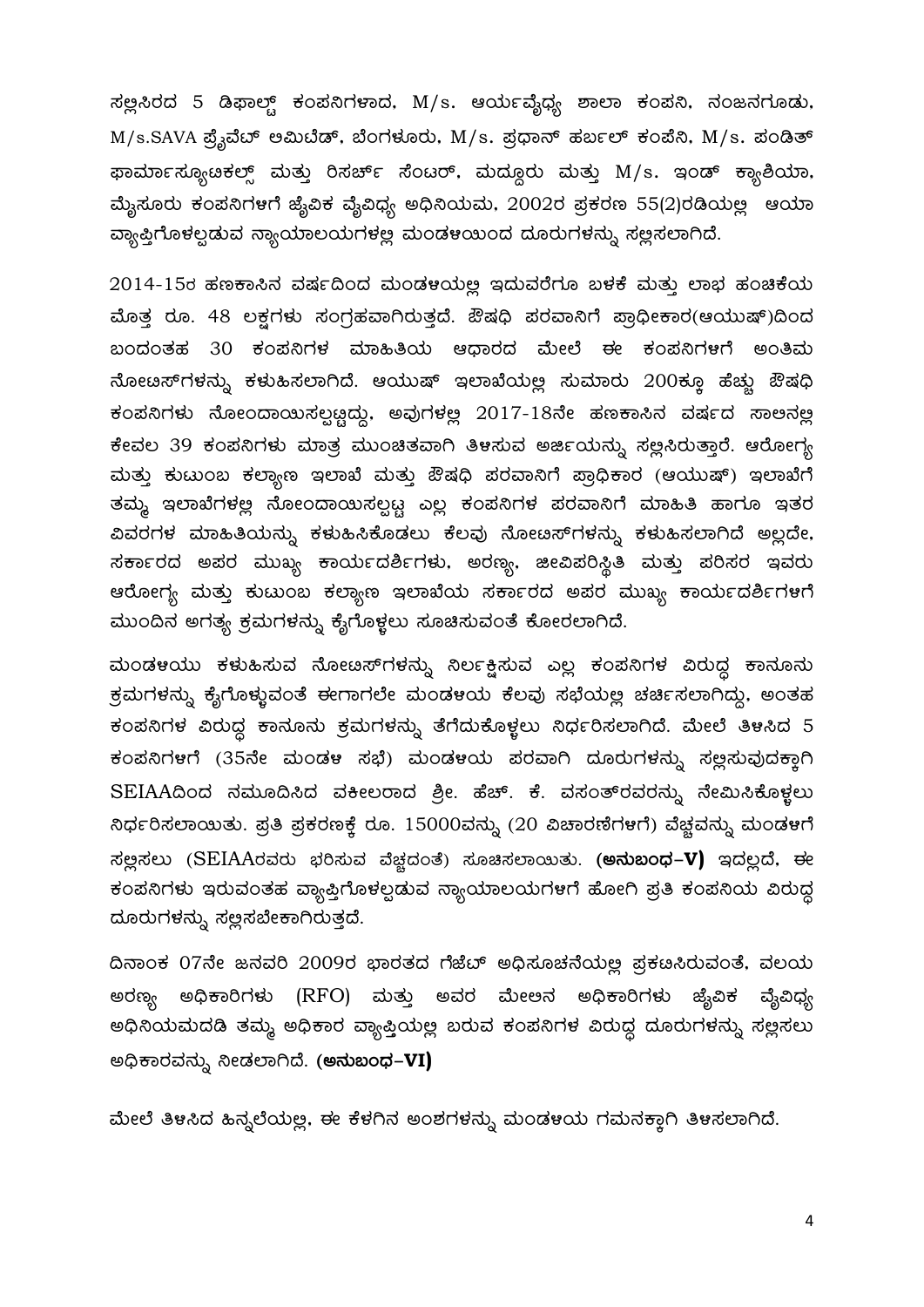- 1. ದೂರು ಸಲ್ಲಸಲು ಮಂಡಳಯಲ್ಲ ಸಿಬ್ಬಂದಿಗಳ ಕೊರತೆ ಇರುವುದರಿಂದ, ಡಿಫಾಲ್ಟ್ ಕಂಪನಿಗಳ ವಿರುಧ್ಧ ದೂರುಗಳನ್ನು ಸಲ್ಲಿಸಲು ಸ್ಥಳೀಯ ಪ್ರದೇಶಗಳಲ್ಲ ಮಂಡಳಯಿಂದ ಪ್ರತಿನಿಧಿಸಲು ವಲಯ ಅರಣ್ಯ ಅಧಿಕಾರಿಗಳ ಶ್ರೇಣಿ ಅಥವಾ ಮೇಲ್ಪಟ್ಟ ಅಧಿಕಾರಿಗಳನ್ನು ಅಧಿಕೃತಗೊಳಸಲು ಅರಣ್ಯ ಇಲಾಖೆಗೆ ವಿನಂತಿಸಬಹುದೇ?
- 2. ಅರಣ್ಯ ಇಲಾಖೆಯ ಅಧಿಕಾರಿಗಳು ತಮ್ಮ ವ್ಯಾಪ್ತಿಯ ನ್ಯಾಯಾಲಯಗಳಲ್ಲ ದೂರುಗಳನ್ನು ಸಲ್ಲಿಸಲು ವಕೀಲರನ್ನು ನೇಮಕ ಮಾಡಲು ಅಧಿಕಾರ ನೀಡಬಹುದೇ ಮತ್ತು ವಕೀಲರು ಖಾಖಂಂ ದವರು ಅನುಮೋದಿಸಿದ ಶುಲ್ಲವನ್ನು ಮತ್ತು ಮಂಡಳಯಿಂದ ಅಳವಡಿಸಬಹುದೇ?
- ಸರ್ಕಾರವನ್ನು ಭಾರತ ಶಾಸನದ 3. ಮಂಡಳಯು ಅನುಷ್ಠಾನಗೊಳಸುವುದರಿಂದ ಮತ್ತು ನಿಗಮವಲ್ಲದ (ಲಾಭಮಾಡುವಿಕೆಯ ದೃಷ್ಟಿಯಿಂದ), ಬಜೆಬ್ನ ಹಂಚಿಕೆ ಇಲ್ಲದ ಕಾರಣ ಮಂಡಳಯ ಪರವಾಗಿ ಸರ್ಕಾರದ ಸಾರ್ವಜನಿಕ ಅಭಿಯೋಜಕರು ಮೊಕದ್ದಮೆಗಳನ್ನು ನಡೆಸಲು ನಿಯೋಜಿಸಿ ಎಂದು ಕೋರಲಾಗಿದೆ. ಹಾಗೆಯೇ ಈ ಉದ್ದೇಶಕ್ತಾಗಿ ಮಂಡಳಯಿಂದ ಯಾವುದೇ ಅನುದಾನದ ಲಭ್ಯವಿರುವುದಿಲ್ಲ.

ಮಂಡ೪ಯ ಆದ್ದರಿಂದ, ಕಾನೂನು ್ರಕಮಗಳನ್ನು ಮುಂದುವರಿಸಲು ಚರ್ಚೆ ಹಾಗೂ ಅನುಮೋದನೆಗಾಗಿ ಸಲ್ಲಿಸಲಾಗಿದೆ.

# 37/5. Legal action against defaulting entities and filing of complaints:

As resolved in the 35<sup>th</sup> meeting of the Board, complaints against the 5 defaulting companies, M/s. Arya Vaidya Sala, Nanjangud, M/s Sava Ltd, Bangalore, M/s. Pradhan Herbal Company, M/s Pandit's Pharmaceuticals and Research Centre, Maddur, M/s. Ind Cassia, Mysore, which were given final notices and ample opportunity for hearing have been filed in the jurisdictional courts for non-submission of Form-I to the KBB as under section 55(2) of the BD Act, 2002.

The ABS amount accrued in the Board since 2014-15 is about Rs. 48 Lakhs. Final notices to 30 entities have also been issued after verification of their license status from the Licensing Authority (AYUSH). There are over 200 companies registered under the AYUSH Dept and only 39 such companies have submitted prior intimation to the Board for the year 2017-18. Several requests to the Dept. of Health and Family Welfare and AYUSH Dept were sent to obtain the license status and other details of all the registered companies and also a request was made to the ACS, FEE to address the ACS, Dept. of Health and Family Welfare highlighting the requirements for further action.

The matter regarding initiating legal action against all those companies that continue to ignore the notices sent by the Board was discussed during several Board meetings and it was resolved to initiate legal action against all such companies. It was also resolved to hire the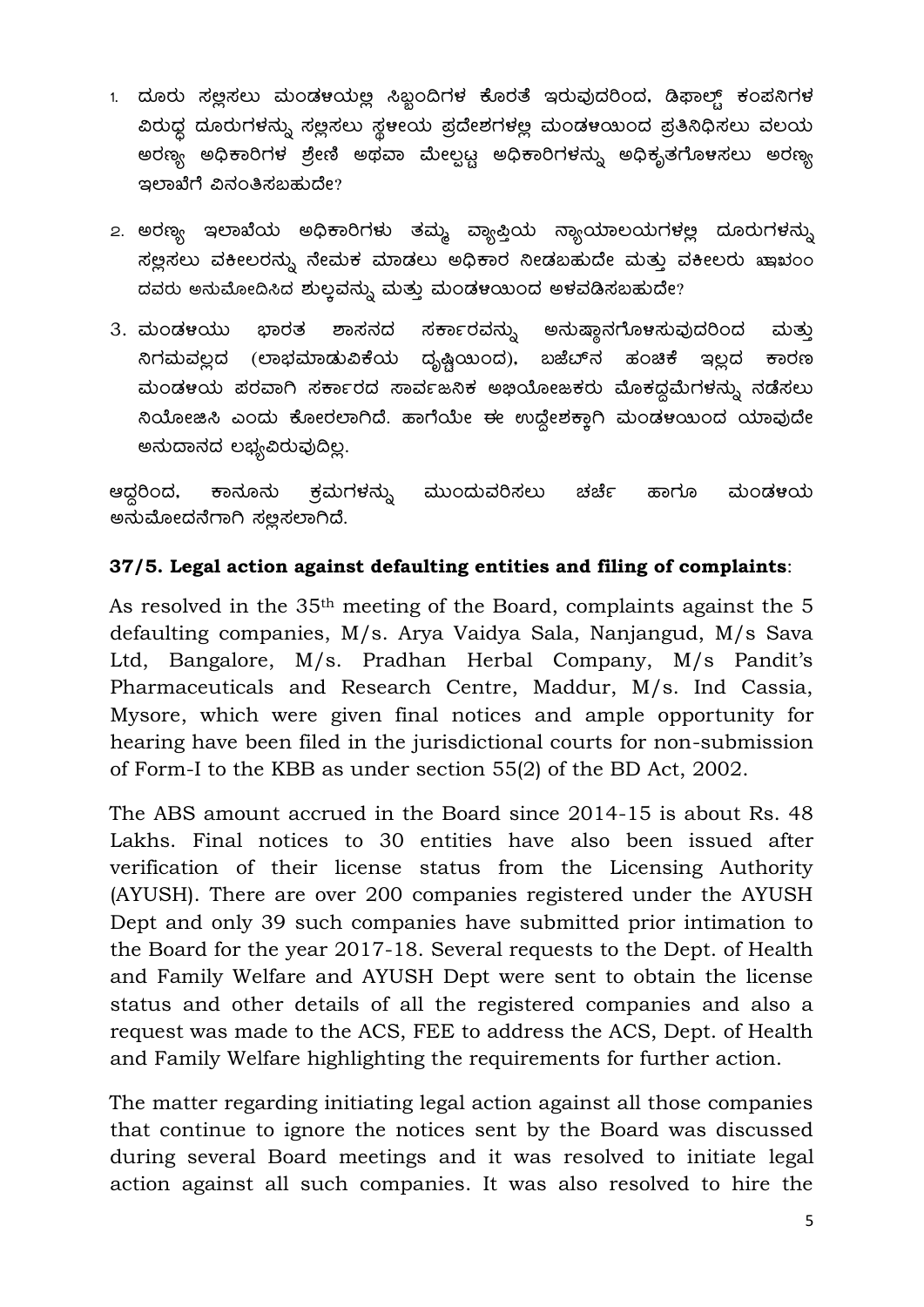services of the advocate empanelled with the SEIAA, Mr. H.K Vasanth, for filing of complaints on behalf of the Board for the above mentioned 5 companies (35th Board meeting). The expenditure to the Board for filing each case (same as in SEIAA) works out to be above Rs.10000 per case (upto 20 hearings). **(Annexure-V)** Moreover, the complaint against each company has to be filed in the jurisdictional courts in the location where the company is located.

As per the notification in the Gazette of India dt: 7th January 2009, Forest officers of the rank of Range Forest Officer (RFO) and above are authorised to file complaints under the BD Act in their jurisdiction. **(Annexure -VI)**

With the background mentioned above, the following points are put up to the Board for deliberation.

- 1. The Forest Department be requested to authorise officers of the rank of RFO or above to represent the Board in the local areas for filing of the complaints against defaulting entities, since there is lack of manpower in the Board to file complaints.
- 2. Officers of the Forest Department be authorised to hire advocates to file the complaints in their jurisdictions and the advocates may be paid fees (as sanctioned in the SEIAA and being adopted by the KBB).

#### OR

3. Since the Board is implementing a Government of India statute and is not a Corporation (in terms of profit making), it is requested that the Government Public Prosecutors are assigned to conduct litigations on behalf of the Board, as there are no budgetary allocation in the Board for this purpose.

Therefore, the matter is put up for further discussion and approval of the Board for pursuing legal action.

 $2.$  ಮಂಡಳಯ ಹೊಸ ಅಂತರ್ಜಾಲ ನವೀಕರಣ ಹಾಗೂ ಎಜಿಎಸ್ ಅರ್ಜಿಗಳನ್ನು ಆನ್**ಲ್ಯೆನ್**ನಲ್ಲ  $\vec{a}$ ಲ್ಲಿಸುವ ಪದ್ಧತಿ:

ಮಂಡಳಯಲ್ಲ ಈಗಾಗಲೇ ಹೊಸ ವೆಬ್ಸ್ಕೆಟ್ <u>[www.karnataka.gov.in/kbb](http://www.karnataka.gov.in/kbb)</u>ನ್ನು ನವೀಕರಿಸಿ ಆಯೋಜಿಸಲಾಗಿದೆ.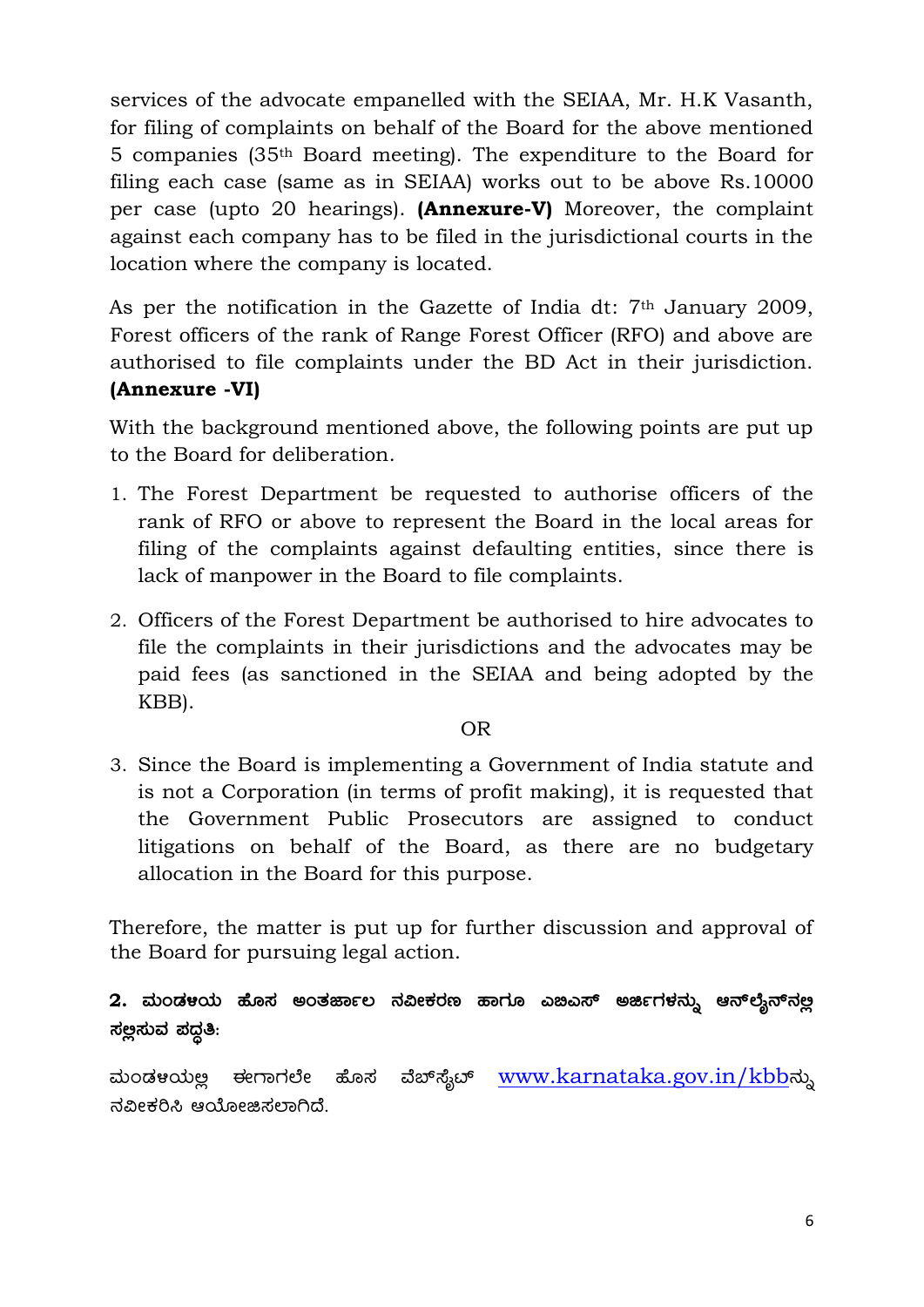ನಮೂನೆ– I, ನಮೂನೆ– A ಮತ್ತು ಎಜಎಸ್ ಅರ್ಜಿ ನಮೂನೆಗಳನ್ನು ರಾಜ್ಯದ ವಿವಿಧ ಕಂಪನಿಗಳಗೆ ಆನ್**ಲೈನ್**ನಲ್ಲ ಸಲ್ಲಸಲು ಆನ್**ಲೈನ್ ಅರ್ಜಿಗಳ ವ್ಯವಸ್ಥೆಯನ್ನು ಮಂಡ**ಳಯ ಹೊಸ ಅಂತರ್ಜಾಲದಲ್ಲ ಆಯೋಜಿಸಲಾಗಿದೆ.

ಈ ವಿಷಯವನ್ನು ಮಂಡಳಯ ಮಾಹಿತಿಗಾಗಿ ಮಂಡಿಸಲಾಗಿದೆ.

#### 2. New website and online application system for ABS Applications:

The website of the Board has now been updated and hosted at www.karnataka.gov.in/kbb.

An online application system to file Form-I, Form-A and Form-ABS Calculation for various entities has been developed and has been hosted on the new website of the Board.

The same is put up for the kind information of the Board.

37/6 – ಯುಎನ್ಇಪಿ–ಜೆಫ್–ಎಂಒಇಎಫ್–ಎಜಿಎಸ್ ಯೋಜನೆಯ 'ಜ್ಯೆವಿಕವೈವಿಧ್ಯತೆಯ ಅಧಿನಿಯಮದ ಅನುಷ್ಠಾನವನ್ನು ಬಲಪಡಿಸುವುದು ಮತ್ತು ನಿಯಮಗಳು ಅದರ ಬಳಕೆ ಮತ್ತು ಲಾಭದ ಹಂಚಿಕೆ ನಿಬಂಧನೆಗಳ ಮೇಲೆ ಕೇಂದ್ರಿಕರಣ:

1. ತಾಂತ್ರಿಕ ಸಹಾಯಕರ ಹಾಗು ಕಂಪ್ಯೂಟರ್ ಸಹಾಯಕರ ನೇಮಕಾತಿ : ಯುಎನ್ಇಪಿ–ಜೆಫ್–ಎಂಒಇಎಫ್– ಎಜಿಎಸ್ ಯೋಜನೆಯು ಡಿಸೆಂಬರ್ 2017ರಂದು ಮುಕ್ತಾಯಗೊಂಡಿತು. (ಇಮೇಲ್ ಪತ್ತ ದಿನಾಂಕ 28/12/2018) ಮುಂದುವರೆದಂತೆ ಯೋಜನೆಯು ಡಿಸೆಂಬರ್ 2018ರವರೆಗೆ ತಾಂತ್ರಿಕವಾಗಿ ಮುಂದುವರೆಯಿತು. ಈ ಯೋಜನೆಯಡಿಯಲ್ಲ ಖಾಅಯಿದ್ದ 2 ಹುದ್ದೆಗಳಾದ ತಾಂತ್ರಿಕ ಸಹಾಯಕರು ಹಾಗು ಕಂಪ್ಯೂಟರ್ ಸಹಾಯಕರುಗಳ ಹುದ್ದೆಯನ್ನು ಭರ್ತಿ ಮಾಡಲು ವಾರ್ತಾ ಪತ್ರಿಕೆಗಳಲ್ಲ ಹಾಗೂ ಮಂಡಳಯ ವೆಬ್ ಸೈಬ್ ನಲ್ಲ ಜಾಹಿರಾತನ್ನು ಪ್ರಕಡಿಸಿ ದಿನಾಂಕ 20/01/2018ರಂದು ಸಂದರ್ಶನವನ್ನು ಕರೆಯಲಾಯಿತು. ಅದರಂತೆ ತಾಂತ್ರಿಕ ಸಹಾಯಕರು ಹಾಗು ಕಂಪ್ಯೂಟರ್ ಸಹಾಯಕರುಗಳ ಹುದ್ದೆಗಳನ್ನು ನೇಮಕಾತಿಗೊಳಸಲಾಯಿತು. ವಿವರ ಕೆಳಕಂಡಂತಿದೆ:

| ಹೆಸರು             | ಹುದೆ      | ವಿದ್ಯಾರ್ಹತೆ           | ವರದಿ ದಿನಾಂಕ        |
|-------------------|-----------|-----------------------|--------------------|
| ಫರೀನ್ ನಾಜ್        | ತಾಂತ್ರಿಕ  | ಎಂ.ಎಸ್.ಸಿ<br>(ಸೂಕ್ಷ್ಡ | 5ನೇ ಫೆಬ್ರವರಿ 2018  |
|                   | ಸಹಾಯಕರು   | ಜೀವಿಶಾಸ್ತ್ರ)          |                    |
| 2. ಸುಕ್ವಿತಾ ಎ.ಎಸ್ | ಕಂಪ್ಯೂಟರ್ | ಎಂ.ಬೆಕ್               | 19ನೇ ಫೆಬ್ರವರಿ 2018 |
|                   | ಸಹಾಯಕರು   | (ಎನ್ಷಿರಾನ್ಮೆಂಟಲ್      |                    |
|                   |           | go & audorf)          |                    |

#### ೭. ಸಾಗರ ಜೈವಿಕ ಸಂಪನ್ಶೂಲಗಳ ತಜ್ಞರ ಸಮಿತಿಯ ಮುಕ್ತಾಯ:

ಸಾಗರ ಜೈವಿಕ ಸಂಪನ್ಯೂಲಗಳ ತಜ್ಞರ ಸಮಿತಿಯನ್ನು ಕರ್ನಾಟಕ ಜೀವವೈವಿಧ್ಯ ಮಂಡಳ ಪತ್ರ ಸಂ: ಕೆೞಙ/ಜೆಇಎಫ್/೦7-ಮೆರೈನ್/14-15/1079ರ ದಿನಾಂಕ ೦3/೦2/2017ರಂದು ಸಾಗರ ವಲಯದಲ್ಲನ ಜ್ಯೆವಿಕ ಸಂಪನ್ಶೂಲಗಳ ಸಂರಕ್ಷಣೆ ಮತ್ತು ಲಾಭ ಹಂಚಿಕೆ ನಿಬಂಧನೆಗಳ ಅನುಷ್ಠನದ ವ್ಯಾಪ್ತಿಯನ್ನು ಅರ್ಥಮಾಡಿಕೊಳ್ಳಲು, ಪರಿಶೀಅಸಲು, ನಿಯಮಗಳು ಹಾಗು ಸಂಬಂಧಿತ ಅಧಿಸೂಚನೆಗಳ ಮೇರೆಗೆ ಸೂಕ್ತವಾದ ನಿರ್ಧಾರಗಳನ್ನು ತೆಗೆದುಕೊಳ್ಳಲು ಅನುಷ್ಠಾನಗೊಳಸಿತು. ಈ ಸಮಿತಿಯು ಒಂದು ವರ್ಷದ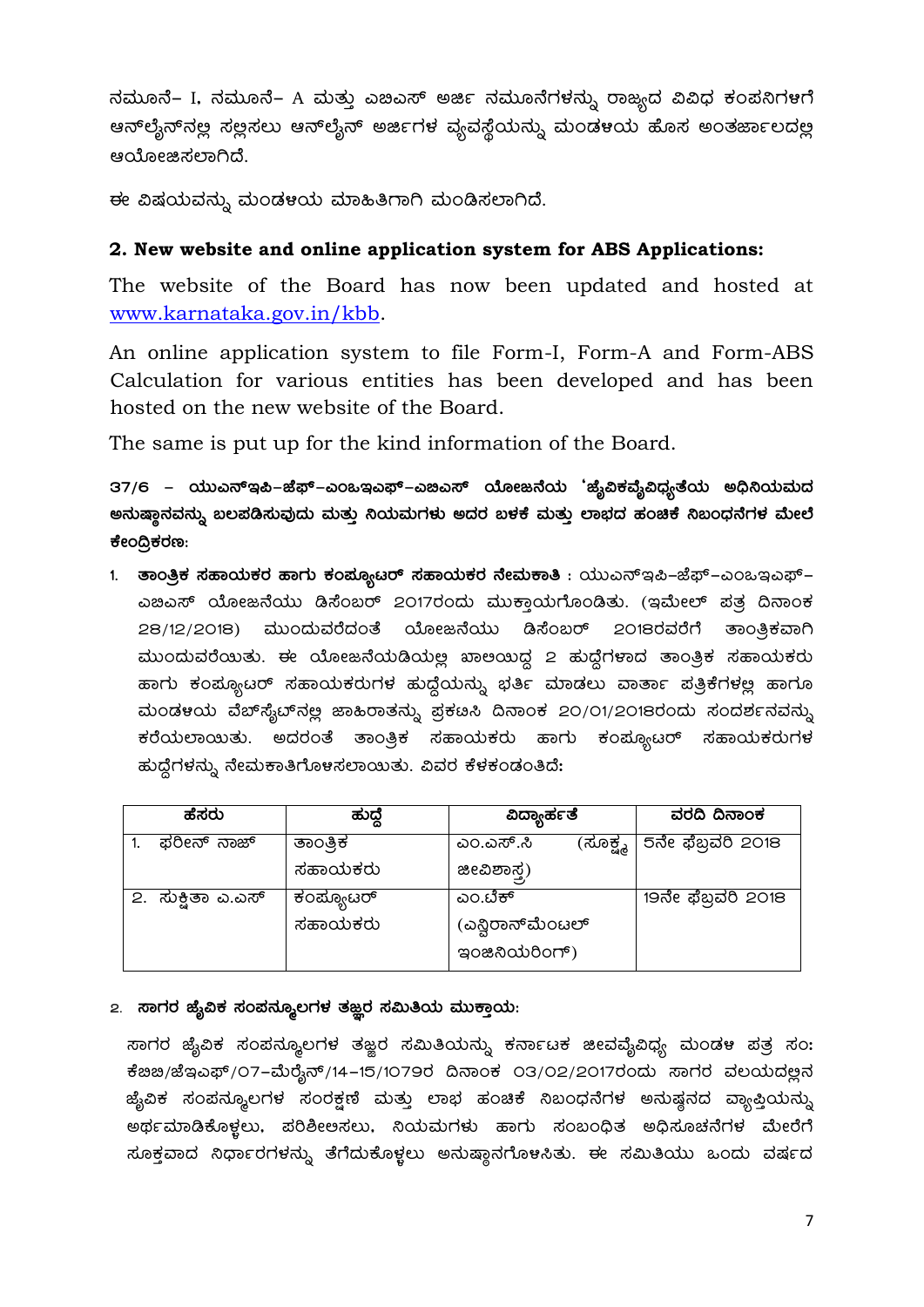ಅವಧಿಯವರೆಗೆ ಚಾಅಯಲ್ಲದ್ದು ಮಂಡಳಯ ಅಧ್ಯಕ್ಷರ ಅನುಮೋದನೆ ಮೇರೆಗೆ ಸಮಿತಿಯನ್ನು ಮುಕ್ತಾಯಗೊಳಸಲಾಯಿತು.

ಈ ವಿಷಯವನ್ನು ಮಂಡಳ ಸಭೆಗೆ ಮಾಹಿತಿಗಾಗಿ ಮಂಡಿಸಲಾಗಿದೆ.

# **37/6: UNEP-GEF-MoEF-ABS Project on "Strengthening the implementation of the Biological Diversity Act and Rules with focus on its ABS Provisions"**

#### **1. Recruitment of Technical and Computer Assistant:**

The UNEP-GEF-MoEF-ABS Project was due for completion in the month of December 2017 (Email dated 28th December 2017 appended). However the project has been technically extended until December 2018 and two vacant positions were advertised in the newspaper/s and on the website and the interview was conducted on 20th January 2018. Accordingly, a Technical Assistant and a Computer Assistant were recruited to continue in the project. Details of newly recruited staff are appended below:

| <b>Name</b>                                      | Post | Qualification | Date of Joining                     |
|--------------------------------------------------|------|---------------|-------------------------------------|
| 1. Farheen Naaz   Tech. Asst.   MSc (Micro. Bio) |      |               | $5th$ Feb, 2018                     |
| 2. Sukshitha A.S   Com. Asst   M.Tech            |      |               | [Ent.   19 <sup>th</sup> Feb, 2018] |
|                                                  |      | $Eng.$ )      |                                     |

The matter is placed before the Board for information.

# **2. Dissolution of the Expert Committee on Marine Biological Resources:**

The Expert Committee on Marine Biological Resources was constituted by Karnataka Biodiversity Board vide letter no. KBB/GEF/07-Marine/14-15/1079 dated 03-02-2017 to understand and review the problems of conservation and the scope of implementation of the access and benefit sharing provisions in the marine sector and to take appropriate decisions in line with Act, Rules and related notifications. As per the terms of reference (TOR) of the committee the term of the committee is valid for one year and hence as approved by Chairman, KBB the committee is dissolved.

The matter is placed before the Board for information.